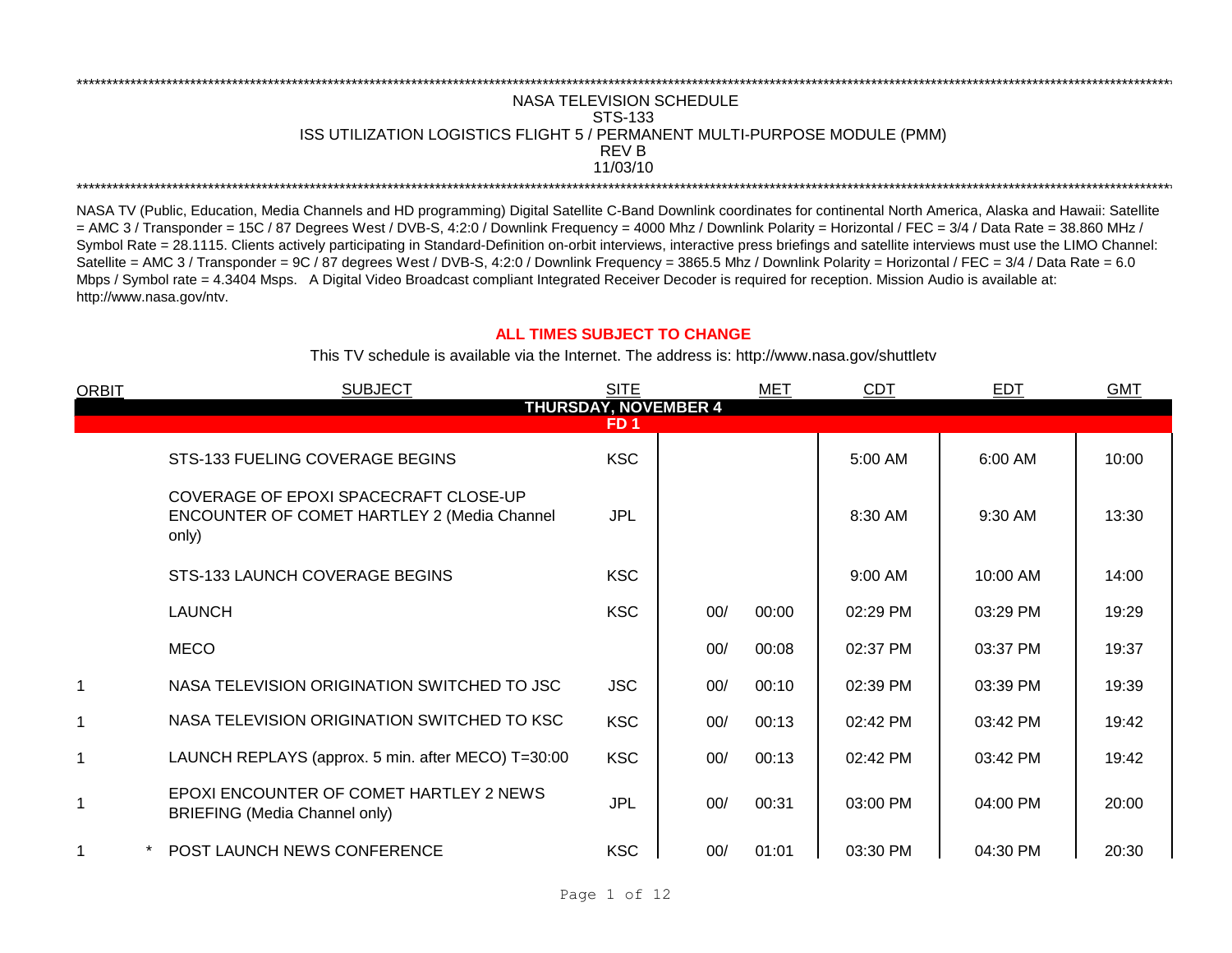| <b>ORBIT</b><br>$\overline{2}$ | <b>SUBJECT</b><br>PAYLOAD BAY DOOR OPENING (may not be televised live) | <b>SITE</b>                                  | 00/ | <b>MET</b><br>01:25 | <b>CDT</b><br>03:54 PM | <b>EDT</b><br>04:54 PM | <b>GMT</b><br>20:54 |
|--------------------------------|------------------------------------------------------------------------|----------------------------------------------|-----|---------------------|------------------------|------------------------|---------------------|
| 3                              | ASCENT FLIGHT CONTROL TEAM VIDEO REPLAY                                | <b>JSC</b>                                   | 00/ | 03:01               | 05:30 PM               | 06:30 PM               | 22:30               |
| 3                              | <b>RMS CHECKOUT</b>                                                    |                                              | 00/ | 04:10               | 06:39 PM               | 07:39 PM               | 23:39               |
| 4                              | EXTERNAL TANK HANDHELD VIDEO DOWNLINK                                  |                                              | 00/ | 04:30               | 06:59 PM               | 07:59 PM               | 23:59               |
| 5                              | <b>DISCOVERY CREW SLEEP BEGINS</b>                                     |                                              | 00/ | 06:00               | 08:29 PM               | 09:29 PM               | 01:29               |
| 5                              | FLIGHT DAY 1 HIGHLIGHTS (replayed on the hour during<br>crew sleep)    | <b>JSC</b>                                   | 00/ | 06:31               | 09:00 PM               | 10:00 PM               | 02:00               |
|                                |                                                                        | <b>FRIDAY, NOVEMBER 5</b><br>FD <sub>2</sub> |     |                     |                        |                        |                     |
|                                |                                                                        |                                              |     |                     |                        |                        |                     |
| 10                             | DISCOVERY CREW WAKE UP (begins FD 2)                                   |                                              | 00/ | 14:00               | 04:29 AM               | 05:29 AM               | 09:29               |
| 11                             | <b>VIDEO FILE</b>                                                      | HQ                                           | 00/ | 14:31               | 05:00 AM               | 06:00 AM               | 10:00               |
| 12                             | <b>OBSS UNBERTH</b>                                                    |                                              | 00/ | 16:55               | 07:24 AM               | 08:24 AM               | 12:24               |
| 13                             | RMS/OBSS SURVEY OF DISCOVERY'S TPS BEGINS                              |                                              | 00/ | 18:10               | 08:39 AM               | 09:39 AM               | 13:39               |
| 15                             | <b>EMU CHECKOUT</b>                                                    |                                              | 00/ | 22:25               | 12:54 PM               | 01:54 PM               | 17:54               |
| 16                             | <b>MISSION STATUS BRIEFING</b>                                         | <b>JSC</b>                                   | 00/ | 23:01               | 01:30 PM               | 02:30 PM               | 18:30               |
| 16                             | <b>OBSS BERTH</b>                                                      |                                              | 00/ | 23:55               | 02:24 PM               | 03:24 PM               | 19:24               |
| 16                             | <b>MMT BRIEFING</b>                                                    | <b>JSC</b>                                   | 01/ | 00:31               | 03:00 PM               | 04:00 PM               | 20:00               |
| 17                             | CENTERLINE CAMERA INSTALLATION                                         |                                              | 01/ | 01:00               | 03:29 PM               | 04:29 PM               | 20:29               |
| 18                             | <b>ODS RING EXTENSION</b>                                              |                                              | 01/ | 01:30               | 03:59 PM               | 04:59 PM               | 20:59               |
| 18                             | RENDEZVOUS TOOLS CHECKOUT                                              |                                              | 01/ | 01:40               | 04:09 PM               | 05:09 PM               | 21:09               |
| 20                             | <b>DISCOVERY CREW SLEEP BEGINS</b>                                     |                                              | 01/ | 05:00               | 07:29 PM               | 08:29 PM               | 00:29               |
| 21                             | FLIGHT DAY 2 HIGHLIGHTS (replayed on the hour during<br>crew sleep     | <b>JSC</b>                                   | 01/ | 05:31               | 08:00 PM               | 09:00 PM               | 01:00               |
|                                |                                                                        |                                              |     |                     |                        |                        |                     |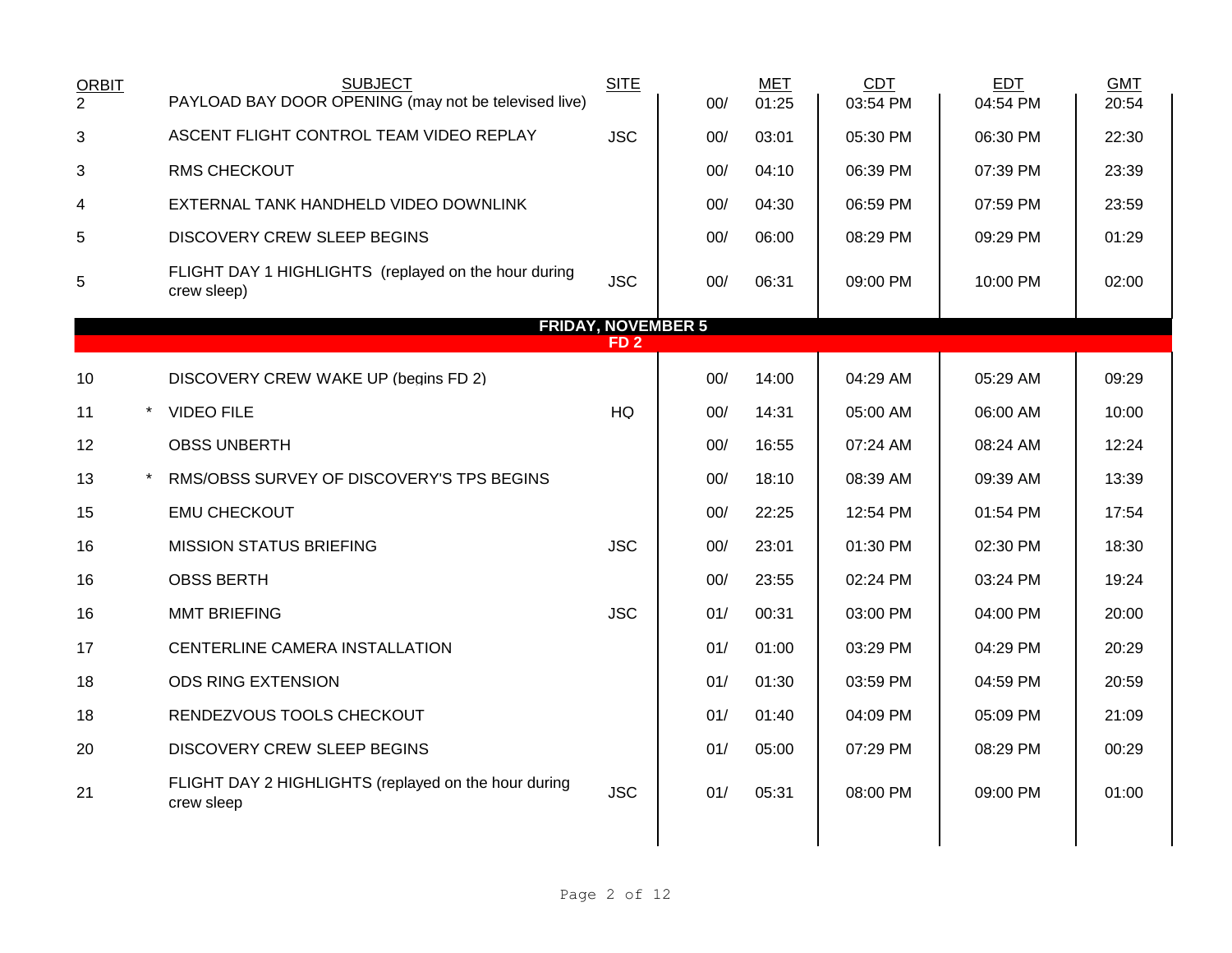| <b>ORBIT</b>   | <b>SUBJECT</b>                                                      | <b>SITE</b>     |                             | <b>MET</b> | <b>CDT</b> | <b>EDT</b> | <b>GMT</b> |
|----------------|---------------------------------------------------------------------|-----------------|-----------------------------|------------|------------|------------|------------|
|                |                                                                     | FD <sub>3</sub> | <b>SATURDAY, NOVEMBER 6</b> |            |            |            |            |
| 25             | DISCOVERY CREW WAKE UP (begins FD 3)                                |                 | 01/                         | 13:00      | 03:29 AM   | 04:29 AM   | 08:29      |
| 26             | RENDEZVOUS OPERATIONS BEGIN                                         |                 | 01/                         | 14:20      | 04:49 AM   | 05:49 AM   | 09:49      |
| 28             | <b>TI BURN</b>                                                      |                 | 01/                         | 17:13      | 07:42 AM   | 08:42 AM   | 12:42      |
| 29             | DISCOVERY RPM / ISS CREW VIDEO DOCUMENTATION<br><b>BEGINS</b>       |                 | 01/                         | 18:50      | 09:19 AM   | 10:19 AM   | 14:19      |
| 30             | DISCOVERY / ISS DOCKING (may not be televised live)                 |                 | 01/                         | 20:00      | 10:29 AM   | 11:29 AM   | 15:29      |
| 31             | SHUTTLE VTR PLAYBACK OF DOCKING                                     |                 | 01/                         | 21:30      | 11:59 AM   | 12:59 PM   | 16:59      |
| 32             | DISCOVERY / ISS CREW HATCH OPENING AND<br><b>WELCOME CEREMONY</b>   |                 | 01/                         | 22:00      | 12:29 PM   | 01:29 PM   | 17:29      |
| 32             | SSRMS GRAPPLE & UNBERTH ELC-4 FROM                                  |                 | 01/                         | 22:30      | 12:59 PM   | 01:59 PM   | 17:59      |
| 32             | <b>MISSION STATUS BRIEFING</b>                                      | <b>JSC</b>      | 01/                         | 23:31      | 02:00 PM   | 03:00 PM   | 19:00      |
| 33<br>$^\star$ | SSRMS HANDOFF ELC-4 TO SRMS                                         |                 | 01/                         | 23:50      | 02:19 PM   | 03:19 PM   | 19:19      |
| 33             | <b>SSRMS BASE CHANGE</b>                                            |                 | 02/                         | 01:00      | 03:29 PM   | 04:29 PM   | 20:29      |
| 33             | <b>MMT BRIEFING</b>                                                 | <b>JSC</b>      | 02/                         | 00:31      | 03:00 PM   | 04:00 PM   | 20:00      |
| 34             | SRMS HANDOFF ELC-4 TO SSRMS                                         |                 | 02/                         | 01:20      | 03:49 PM   | 04:49 PM   | 20:49      |
| 34             | SSRMS INSTALLS ELC-4 ON S3 TRUSS                                    |                 | 02/                         | 01:30      | 03:59 PM   | 04:59 PM   | 20:59      |
| 36             | <b>ISS CREW SLEEP BEGINS</b>                                        |                 | 02/                         | 04:30      | 06:59 PM   | 07:59 PM   | 23:59      |
| 36             | DISCOVERY CREW SLEEP BEGINS                                         |                 | 02/                         | 05:00      | 07:29 PM   | 08:29 PM   | 00:29      |
| 36             | FLIGHT DAY 3 HIGHLIGHTS (replayed on the hour during<br>crew sleep) | <b>JSC</b>      | 02/                         | 05:31      | 08:00 PM   | 09:00 PM   | 01:00      |
|                |                                                                     |                 |                             |            |            |            |            |
|                |                                                                     |                 |                             |            |            |            |            |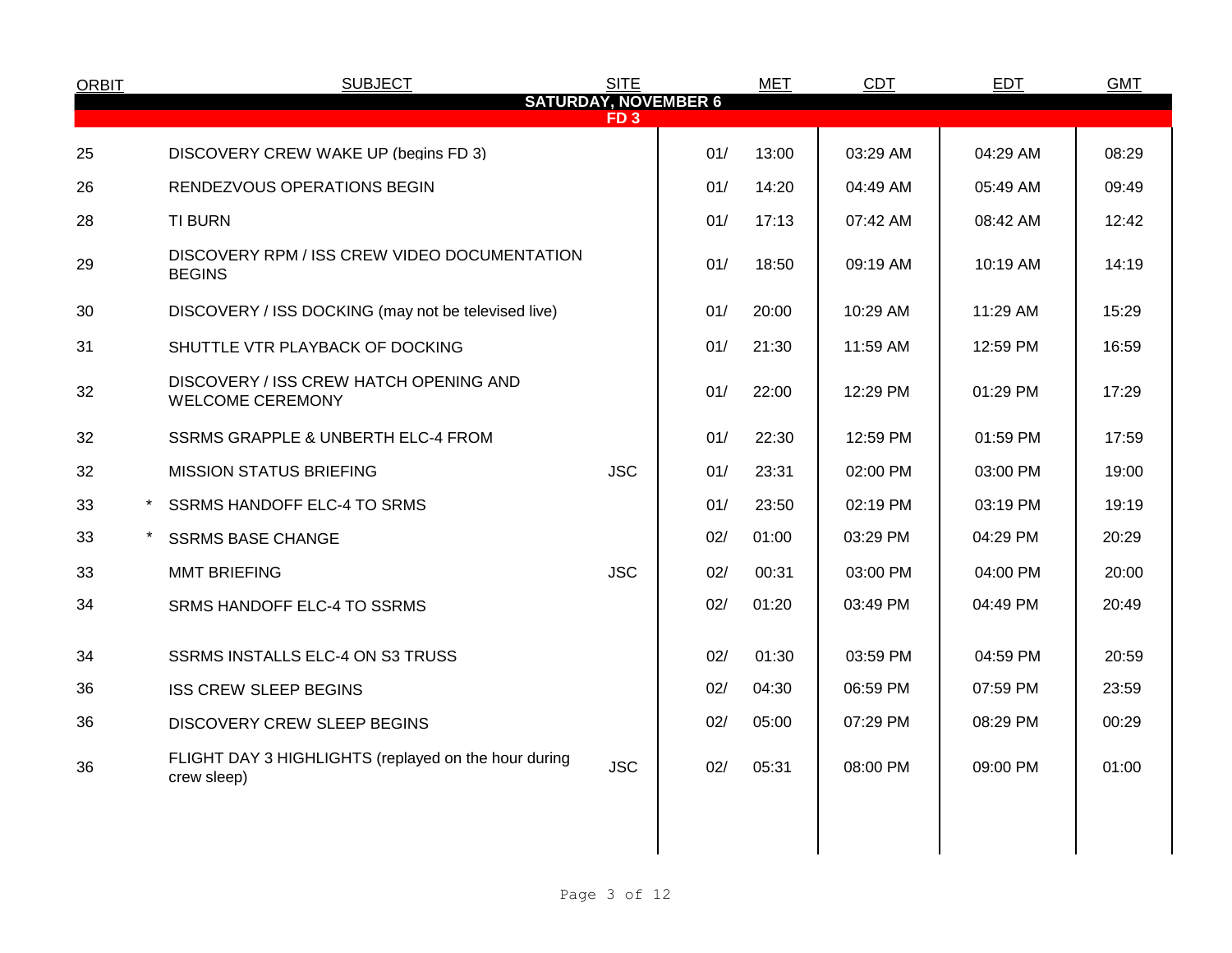|    | <b>SUNDAY, NOVEMBER 7</b><br>FD <sub>4</sub> |                                                                     |                                               |     |            |            |            |            |
|----|----------------------------------------------|---------------------------------------------------------------------|-----------------------------------------------|-----|------------|------------|------------|------------|
|    |                                              | <b>STANDARD TIME BEGINS</b>                                         |                                               |     | <b>MET</b> | <b>CST</b> | <b>EST</b> | <b>GMT</b> |
| 40 |                                              | <b>ISS FLIGHT DIRECTOR UPDATE</b>                                   | <b>JSC</b>                                    | 02/ | 12:01      | 01:30 AM   | 02:30 AM   | 07:30      |
| 41 |                                              | DISCOVERY / ISS CREW WAKE UP (begins FD 4)                          |                                               | 02/ | 13:00      | 02:29 AM   | 03:29 AM   | 08:29      |
| 41 |                                              | ISS FLIGHT DIRECTOR UPDATE REPLAY                                   | <b>JSC</b>                                    | 02/ | 13:31      | 03:00 AM   | 04:00 AM   | 09:00      |
| 43 |                                              | <b>SSRMS GRAPPLES OBSS</b>                                          |                                               | 02/ | 16:00      | 05:29 AM   | 06:29 AM   | 11:29      |
| 43 |                                              | DISCOVERY / ISS TRANSFERS BEGIN                                     |                                               | 02/ | 16:05      | 05:34 AM   | 06:34 AM   | 11:34      |
| 44 |                                              | SSRMS HANDOFF OF OBSS TO SRMS                                       |                                               | 02/ | 16:35      | 06:04 AM   | 07:04 AM   | 12:04      |
| 45 | $\star$                                      | <b>MISSION STATUS BRIEFING</b>                                      | <b>JSC</b>                                    | 02/ | 19:31      | 09:00 AM   | 10:00 AM   | 15:00      |
| 48 |                                              | U.S. PAO EVENT                                                      | <b>ISS Ku</b>                                 | 03/ | 00:25      | 01:54 PM   | 02:54 PM   | 19:54      |
| 49 |                                              | EVA # 1 PROCEDURE REVIEW                                            |                                               | 03/ | 00:50      | 02:19 PM   | 03:19 PM   | 20:19      |
| 49 |                                              | <b>MMT BRIEFING</b>                                                 | <b>JSC</b>                                    | 03/ | 01:31      | 03:00 PM   | 04:00 PM   | 21:00      |
| 50 |                                              | EVA #1 CAMPOUT BEGINS (Kopra and Drew)                              |                                               | 03/ | 03:25      | 04:54 PM   | 05:54 PM   | 22:54      |
| 51 |                                              | <b>ISS CREW SLEEP BEGINS</b>                                        |                                               | 03/ | 04:30      | 05:59 PM   | 06:59 PM   | 23:59      |
| 51 |                                              | <b>DISCOVERY CREW SLEEP BEGINS</b>                                  |                                               | 03/ | 05:00      | 06:29 PM   | 07:29 PM   | 00:29      |
| 52 |                                              | FLIGHT DAY 4 HIGHLIGHTS (replayed on the hour during<br>crew sleep) | <b>JSC</b>                                    | 03/ | 05:31      | 07:00 PM   | 08:00 PM   | 01:00      |
|    |                                              |                                                                     | <b>MONDAY, NOVEMBER 8</b><br><b>FD 4/FD 5</b> |     |            |            |            |            |
| 56 |                                              | <b>ISS FLIGHT DIRECTOR UPDATE</b>                                   | <b>JSC</b>                                    | 03/ | 11:01      | 12:30 AM   | 01:30 AM   | 06:30      |
| 56 |                                              | ISS FLIGHT DIRECTOR UPDATE REPLAY                                   | <b>JSC</b>                                    | 03/ | 12:31      | 02:00 AM   | 03:00 AM   | 08:00      |
| 57 |                                              | DISCOVERY / ISS CREW WAKE UP (begins FD 5)                          |                                               | 03/ | 13:00      | 02:29 AM   | 03:29 AM   | 08:29      |
| 57 |                                              | EVA #1 PREPARATIONS RESUME                                          |                                               | 03/ | 13:40      | 03:09 AM   | 04:09 AM   | 09:09      |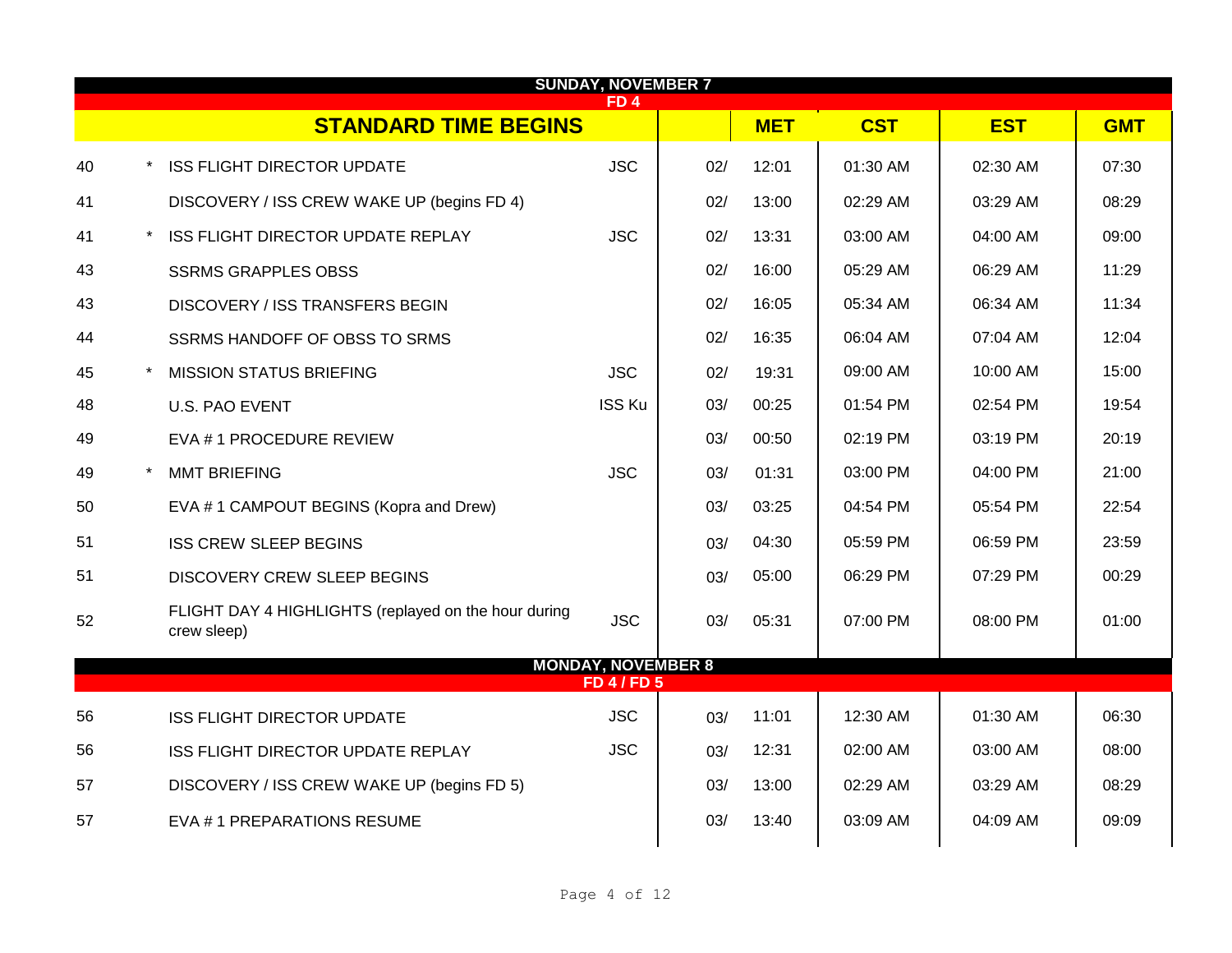| <b>ORBIT</b>    | <b>SUBJECT</b>                                                      | <b>SITE</b>      |     | <b>MET</b> | <b>CST</b> | <b>EST</b> | <b>GMT</b> |
|-----------------|---------------------------------------------------------------------|------------------|-----|------------|------------|------------|------------|
| $\overline{59}$ | DISCOVERY / ISS TRANSFERS RESUME                                    |                  | 03/ | 17:05      | 06:34 AM   | 07:34 AM   | 12:34      |
| 60              | EVA #1 BEGINS (Kopra and Drew)                                      |                  | 03/ | 17:55      | 07:24 AM   | 08:24 AM   | 13:24      |
| 60              | J612 CABLE INSTALLATION ON NODE 1                                   |                  | 03/ | 18:25      | 07:54 AM   | 08:54 AM   | 13:54      |
| 61              | FAILED PUMP MODULE TRANSFER FROM MBS POA TO<br>ESP-2                |                  | 03/ | 19:25      | 08:54 AM   | 09:54 AM   | 14:54      |
| 63              | CPM CAMERA WEDGE INSTALLATION                                       |                  | 03/ | 21:55      | 11:24 AM   | 12:24 PM   | 17:24      |
| 63              | STARBOARD CETA RAIL BOARD INSTALLATION                              |                  | 03/ | 22:55      | 12:24 PM   | 01:24 PM   | 18:24      |
| 64              | JAXA "MESSAGE IN A BOTTLE" SPACE SAMPLE<br><b>CAPTURE</b>           |                  | 03/ | 23:40      | 01:09 PM   | 02:09 PM   | 19:09      |
| 64              | EVA #1 ENDS                                                         |                  | 04/ | 00:25      | 01:54 PM   | 02:54 PM   | 19:54      |
| 65<br>$\star$   | <b>VIDEO FILE</b>                                                   | <b>HQ</b>        | 04/ | 02:01      | 03:30 PM   | 04:30 PM   | 21:30      |
| 66              | <b>MISSION STATUS BRIEFING</b>                                      | <b>JSC</b>       | 04/ | 03:01      | 04:30 PM   | 05:30 PM   | 22:30      |
| 66              | <b>ISS CREW SLEEP BEGINS</b>                                        |                  | 04/ | 04:00      | 05:29 PM   | 06:29 PM   | 23:29      |
| 67              | <b>DISCOVERY CREW SLEEP BEGINS</b>                                  |                  | 04/ | 04:30      | 05:59 PM   | 06:59 PM   | 23:59      |
| 67              | FLIGHT DAY 5 HIGHLIGHTS (replayed on the hour during<br>crew sleep) | <b>JSC</b>       | 04/ | 04:31      | 06:00 PM   | 07:00 PM   | 00:00      |
|                 | <b>TUESDAY, NOVEMBER 9</b>                                          |                  |     |            |            |            |            |
|                 |                                                                     | <b>FD 5/FD 6</b> |     |            |            |            |            |
| 71              | <b>ISS FLIGHT DIRECTOR UPDATE</b>                                   | <b>JSC</b>       | 04/ | 11:01      | 12:30 AM   | 01:30 AM   | 06:30      |
| 72              | ISS FLIGHT DIRECTOR UPDATE REPLAY                                   | <b>JSC</b>       | 04/ | 12:01      | 01:30 AM   | 02:30 AM   | 07:30      |
| 72              | DISCOVERY / ISS CREW WAKE UP (begins FD 6)                          |                  | 04/ | 12:30      | 01:59 AM   | 02:59 AM   | 07:59      |
| 74              | <b>SSRMS GRAPPLE OF PMM</b>                                         |                  | 04/ | 14:45      | 04:14 AM   | 05:14 AM   | 10:14      |
| 74              | <b>PMM UNBERTH</b>                                                  |                  | 04/ | 15:20      | 04:49 AM   | 05:49 AM   | 10:49      |
| 75              | PMM INSTALLATION BEGINS ON UNITY NADIR PORT                         |                  | 04/ | 16:25      | 05:54 AM   | 06:54 AM   | 11:54      |
|                 |                                                                     |                  |     |            |            |            |            |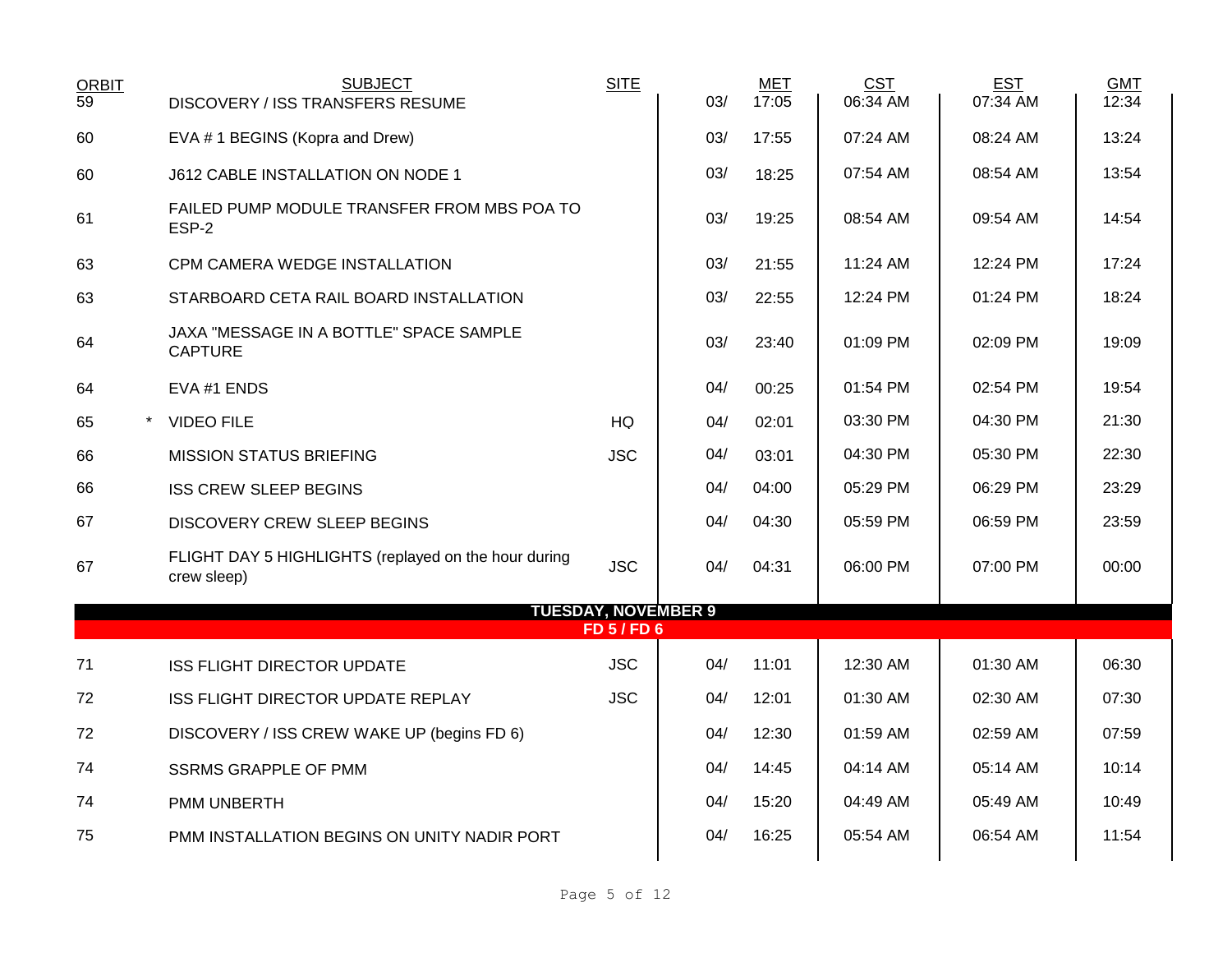| <b>ORBIT</b><br>$\overline{75}$ | <b>SUBJECT</b><br>PMM INSTALLATION COMPLETE                         | <b>SITE</b>        | 04/                           | <b>MET</b><br>17:15 | <b>CST</b><br>06:44 AM | <b>EST</b><br>07:44 AM | <b>GMT</b><br>12:44 |
|---------------------------------|---------------------------------------------------------------------|--------------------|-------------------------------|---------------------|------------------------|------------------------|---------------------|
| 76                              | <b>MISSION STATUS BRIEFING</b>                                      | <b>JSC</b>         | 04/                           | 19:01               | 08:30 AM               | 09:30 AM               | 14:30               |
| 77                              | OBSS FOCUSED INSPECTION OF DISCOVERY'S TPS (If<br>required)         |                    | 04/                           | 19:45               | 09:14 AM               | 10:14 AM               | 15:14               |
| 79                              | EVA # 2 PROCEDURE REVIEW                                            |                    | 04/                           | 23:00               | 12:29 PM               | 01:29 PM               | 18:29               |
| 80                              | <b>U.S. PAO EVENT</b>                                               | <b>ISS Ku</b>      | 05/                           | 00:15               | 01:44 PM               | 02:44 PM               | 19:44               |
| 81                              | <b>VIDEO FILE</b>                                                   | HQ                 | 05/                           | 01:31               | 03:00 PM               | 04:00 PM               | 21:00               |
| 81                              | EVA # 2 CAMPOUT BEGINS (Kopra and Drew)                             |                    | 05/                           | 02:55               | 04:24 PM               | 05:24 PM               | 22:24               |
| 82                              | <b>ISS CREW SLEEP BEGINS</b>                                        |                    | 05/                           | 04:00               | 05:29 PM               | 06:29 PM               | 23:29               |
| 82                              | <b>DISCOVERY CREW SLEEP BEGINS</b>                                  |                    | 05/                           | 04:30               | 05:59 PM               | 06:59 PM               | 23:59               |
| 83                              | FLIGHT DAY 6 HIGHLIGHTS (replayed on the hour during<br>crew sleep) | <b>JSC</b>         | 05/                           | 04:31               | 06:00 PM               | 07:00 PM               | 00:00               |
|                                 |                                                                     |                    |                               |                     |                        |                        |                     |
|                                 |                                                                     |                    | <b>WEDNESDAY, NOVEMBER 10</b> |                     |                        |                        |                     |
|                                 |                                                                     | <b>FD 6 / FD 7</b> |                               |                     |                        |                        |                     |
| 86                              | <b>ISS FLIGHT DIRECTOR UPDATE</b>                                   | <b>JSC</b>         | 05/                           | 11:01               | 12:30 AM               | 01:30 AM               | 06:30               |
| 87                              | ISS FLIGHT DIRECTOR UPDATE REPLAY                                   | <b>JSC</b>         | 05/                           | 12:01               | 01:30 AM               | 02:30 AM               | 07:30               |
| 88                              | DISCOVERY / ISS CREW WAKE UP (begins FD 7)                          |                    | 05/                           | 12:30               | 01:59 AM               | 02:59 AM               | 07:59               |
| 88                              | EVA # 2 PREPARATIONS RESUME                                         |                    | 05/                           | 13:10               | 02:39 AM               | 03:39 AM               | 08:39               |
| 89                              | PMM VESTIBULE PREPARATION FOR INGRESS                               |                    | 05/                           | 14:40               | 04:09 AM               | 05:09 AM               | 10:09               |
| 91                              | EVA # 2 BEGINS (Kopra and Drew)                                     |                    | 05/                           | 17:25               | 06:54 AM               | 07:54 AM               | 12:54               |
| 91                              | LWAPA RETRIEVAL AND REPLACEMENT                                     |                    | 05/                           | 18:55               | 08:24 AM               | 09:24 AM               | 14:24               |
| 92                              | ELC-4 THERMAL INSULATION REMOVAL                                    |                    | 05/                           | 18:55               | 08:24 AM               | 09:24 AM               | 14:24               |
| 92                              | P3 CETA LIGHT INSTALLATION                                          |                    | 05/                           | 19:45               | 09:14 AM               | 10:14 AM               | 15:14               |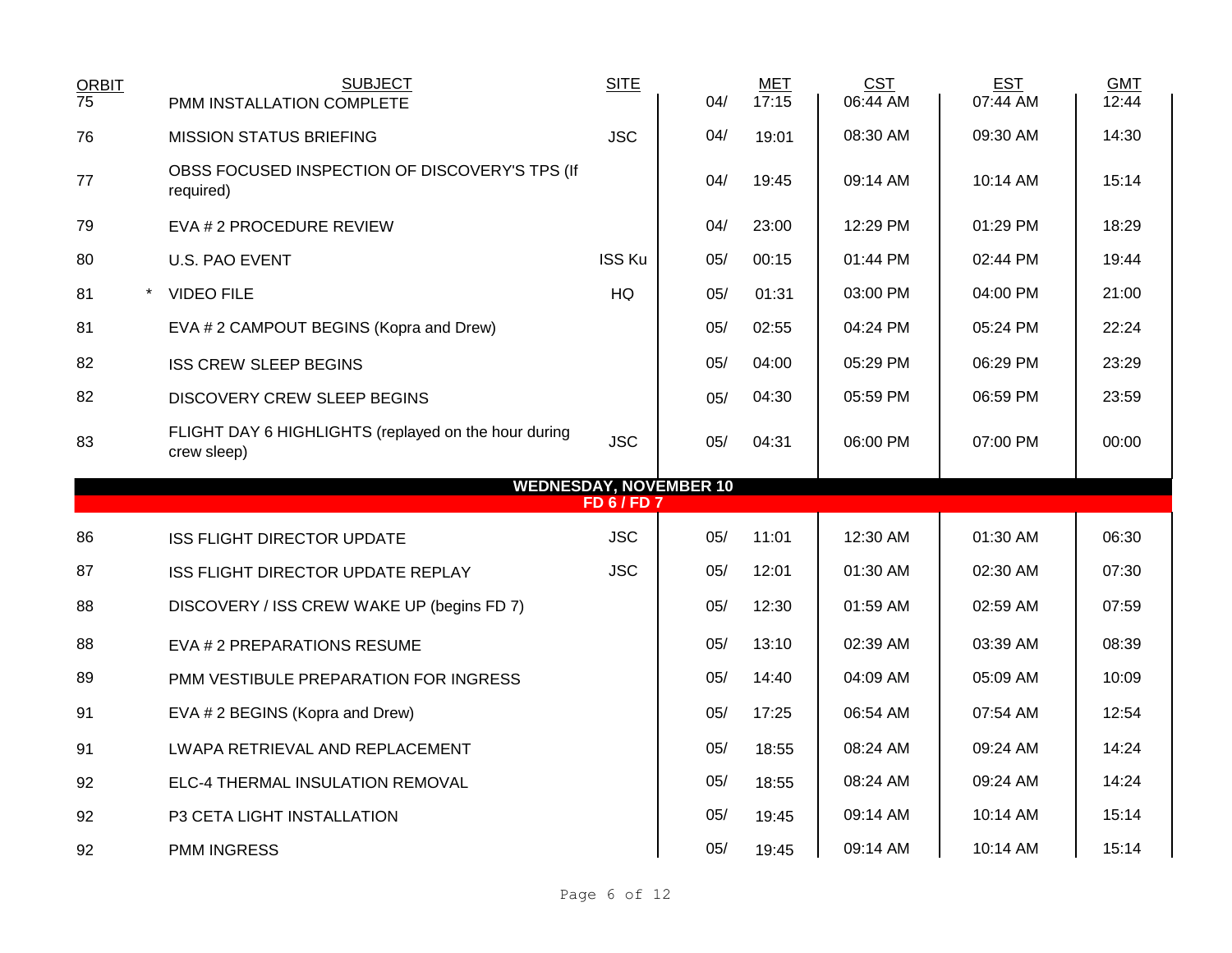| <b>ORBIT</b> | <b>SUBJECT</b>                                                      | <b>SITE</b>        |                              | <b>MET</b> | <b>CST</b> | <b>EST</b> | <b>GMT</b> |
|--------------|---------------------------------------------------------------------|--------------------|------------------------------|------------|------------|------------|------------|
| 92           | DEXTRE CAMERA LIGHT PAN AND TILT ASSEMBLY<br><b>INSTALLATION</b>    |                    | 05/                          | 19:55      | 09:24 AM   | 10:24 AM   | 15:24      |
| 93           | P1 RADIATOR TROUBLESHOOTING                                         |                    | 05/                          | 22:15      | 11:44 AM   | 12:44 PM   | 17:44      |
| 94           | TRANQUILITY THERMAL INSULATION REMOVAL                              |                    | 05/                          | 22:15      | 11:44 AM   | 12:44 PM   | 17:44      |
| 94           | DEXTRE CAMERA COVER INSTALLATION                                    |                    | 05/                          | 22:50      | 12:19 PM   | 01:19 PM   | 18:19      |
| 95           | EVA# 2 ENDS                                                         |                    | 05/                          | 23:50      | 01:19 PM   | 02:19 PM   | 19:19      |
| 97           | <b>MISSION STATUS BRIEFING</b>                                      | <b>JSC</b>         | 06/                          | 02:01      | 03:30 PM   | 04:30 PM   | 21:30      |
| 97           | <b>ISS CREW SLEEP BEGINS</b>                                        |                    | 06/                          | 03:30      | 04:59 PM   | 05:59 PM   | 22:59      |
| 98           | <b>DISCOVERY CREW SLEEP BEGINS</b>                                  |                    | 06/                          | 04:00      | 05:29 PM   | 06:29 PM   | 23:29      |
| 97           | <b>VIDEO FILE</b>                                                   | HQ                 | 06/                          | 04:01      | 05:30 PM   | 06:30 PM   | 23:30      |
| 98           | FLIGHT DAY 7 HIGHLIGHTS (replayed on the hour during<br>crew sleep) | <b>JSC</b>         | 06/                          | 04:31      | 06:00 PM   | 07:00 PM   | 00:00      |
| 102          | <b>ISS FLIGHT DIRECTOR UPDATE</b>                                   | <b>JSC</b>         | 06/                          | 10:01      | 11:30 PM   | 12:30 AM   | 05:30      |
|              |                                                                     | <b>FD 7 / FD 8</b> | <b>THURSDAY, NOVEMBER 11</b> |            |            |            |            |
| 102          | ISS FLIGHT DIRECTOR UPDATE REPLAY                                   | <b>JSC</b>         | 06/                          | 11:31      | 01:00 AM   | 02:00 AM   | 07:00      |
| 103          | DISCOVERY / ISS CREW WAKE UP (begins FD 8)                          |                    | 06/                          | 12:00      | 01:29 AM   | 02:29 AM   | 07:29      |
| 105          | <b>U.S. PAO EVENT</b>                                               | ISS Ku             | 06/                          | 15:00      | 04:29 AM   | 05:29 AM   | 10:29      |
| 105          | <b>DISCOVERY / ISS TRANSFERS RESUME</b>                             |                    | 06/                          | 15:40      | 05:09 AM   | 06:09 AM   | 11:09      |
| 106          | <b>U.S. PAO EVENT</b>                                               | <b>ISS Ku</b>      | 06/                          | 17:20      | 06:49 AM   | 07:49 AM   | 12:49      |
| 108          | DISCOVERY CREW OFF DUTY PERIOD                                      |                    | 06/                          | 19:40      | 09:09 AM   | 10:09 AM   | 15:09      |
| 112          | <b>MISSION STATUS BRIEFING</b>                                      | <b>JSC</b>         | 07/                          | 01:01      | 02:30 PM   | 03:30 PM   | 20:30      |
| 113          | <b>ISS CREW SLEEP BEGINS</b>                                        |                    | 07/                          | 03:00      | 04:29 PM   | 05:29 PM   | 22:29      |
| 113          | <b>DISCOVERY CREW SLEEP BEGINS</b>                                  |                    | 07/                          | 03:30      | 04:59 PM   | 05:59 PM   | 22:59      |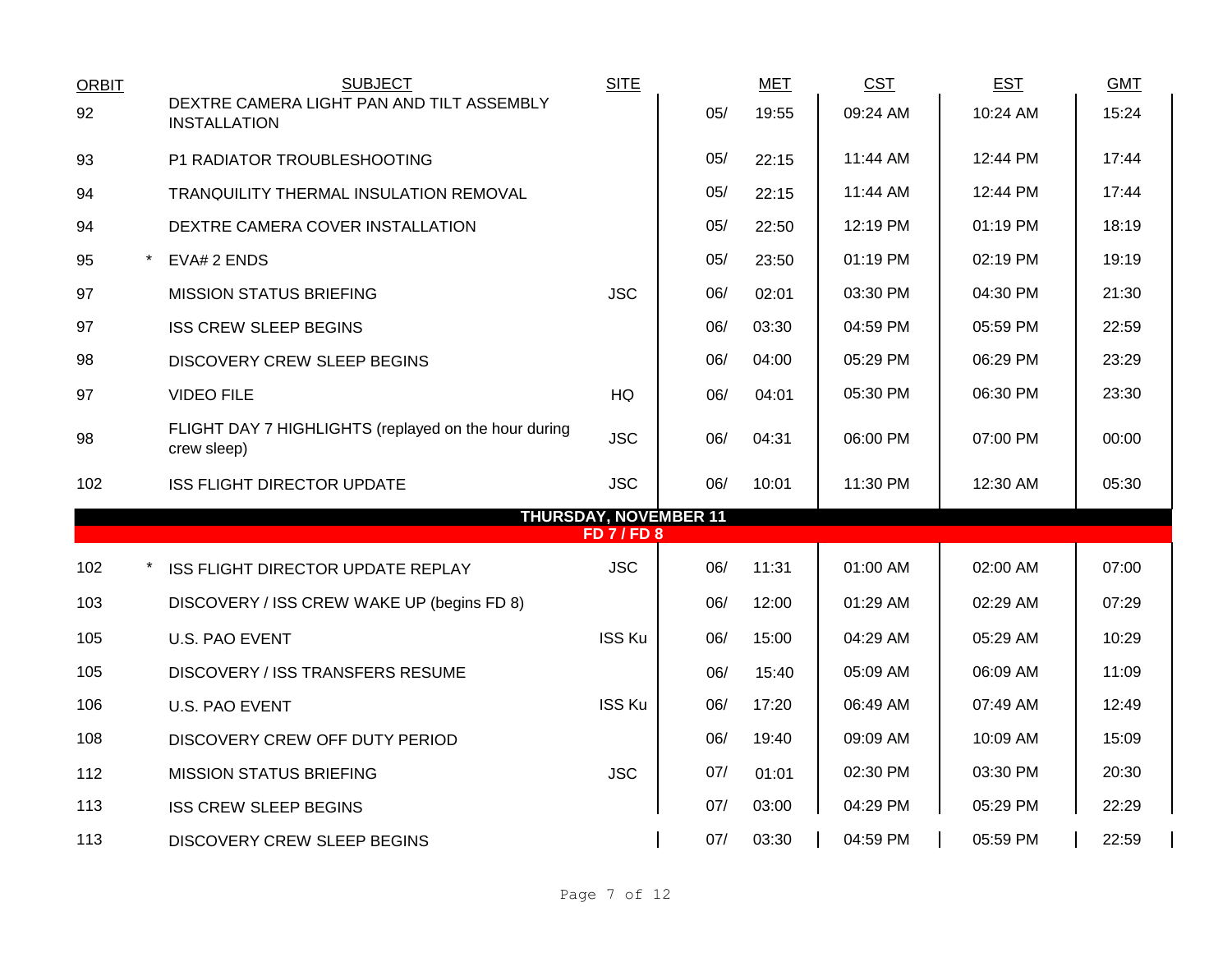| <b>ORBIT</b> | <b>SUBJECT</b>                                                      | <b>SITE</b>                                      |                              | <b>MET</b> | <b>CST</b> | <b>EST</b> | <b>GMT</b> |
|--------------|---------------------------------------------------------------------|--------------------------------------------------|------------------------------|------------|------------|------------|------------|
| 113          | FLIGHT DAY 8 HIGHLIGHTS (replayed on the hour during<br>crew sleep) | <b>JSC</b>                                       | 07/                          | 03:31      | 05:00 PM   | 06:00 PM   | 23:00      |
| 117          | <b>ISS FLIGHT DIRECTOR UPDATE</b>                                   | <b>JSC</b>                                       | 07/                          | 09:01      | 10:30 PM   | 11:30 PM   | 04:30      |
|              |                                                                     | <b>FRIDAY, NOVEMBER 12</b><br><b>FD 8 / FD 9</b> |                              |            |            |            |            |
| 118          |                                                                     | <b>JSC</b>                                       | 07/                          | 11:01      | 12:30 AM   | 01:30 AM   | 06:30      |
|              | ISS FLIGHT DIRECTOR UPDATE REPLAY                                   |                                                  |                              |            |            |            |            |
| 118          | DISCOVERY / ISS CREW WAKE UP (begins FD 9)                          |                                                  | 07/                          | 11:30      | 12:59 AM   | 01:59 AM   | 06:59      |
| 120          | U.S. PAO EDUCATIONAL EVENT                                          | ISS Ku                                           | 07/                          | 13:55      | 03:24 AM   | 04:24 AM   | 09:24      |
| 122          | JOINT CREW NEWS CONFERENCE                                          | ISS Ku                                           | 07/                          | 17:55      | 07:24 AM   | 08:24 AM   | 13:24      |
| 123          | INTERPRETED REPLAY OF JOINT CREW NEWS<br><b>CONFERENCE</b>          | <b>JSC</b>                                       | 07/                          | 19:31      | 09:00 AM   | 10:00 AM   | 15:00      |
| 123          | DISCOVERY CREW OFF DUTY PERIOD                                      |                                                  | 07/                          | 20:00      | 09:29 AM   | 10:29 AM   | 15:29      |
| 125          | <b>MISSION STATUS BRIEFING</b>                                      | <b>JSC</b>                                       | 07/                          | 20:31      | 10:00 AM   | 11:00 AM   | 16:00      |
| 125          | RENDEZVOUS TOOL CHECKOUT                                            |                                                  | 07/                          | 22:30      | 11:59 AM   | 12:59 PM   | 17:59      |
| 126          | FAREWELL AND HATCH CLOSURE                                          |                                                  | 07/                          | 23:30      | 12:59 PM   | 01:59 PM   | 18:59      |
| 126          | CENTERLINE CAMERA INSTALLATION                                      |                                                  | 08/                          | 00:30      | 01:59 PM   | 02:59 PM   | 19:59      |
| 128          | <b>ISS CREW SLEEP BEGINS</b>                                        |                                                  | 08/                          | 03:00      | 04:29 PM   | 05:29 PM   | 22:29      |
| 128          | DISCOVERY CREW SLEEP BEGINS                                         |                                                  | 08/                          | 03:30      | 04:59 PM   | 05:59 PM   | 22:59      |
| 129          | FLIGHT DAY 9 HIGHLIGHTS (replayed on the hour during<br>crew sleep) | <b>JSC</b>                                       | 08/                          | 03:31      | 05:00 PM   | 06:00 PM   | 23:00      |
|              |                                                                     |                                                  | <b>SATURDAY, NOVEMBER 13</b> |            |            |            |            |
|              |                                                                     | <b>FD 10</b>                                     |                              |            |            |            |            |
| 134          | DISCOVERY / ISS CREW WAKE UP (begins FD 10)                         |                                                  | 08/                          | 11:30      | 12:59 AM   | 01:59 AM   | 06:59      |
| 136          | <b>DISCOVERY UNDOCKS FROM ISS</b>                                   |                                                  | 08/                          | 14:58      | 04:27 AM   | 05:27 AM   | 10:27      |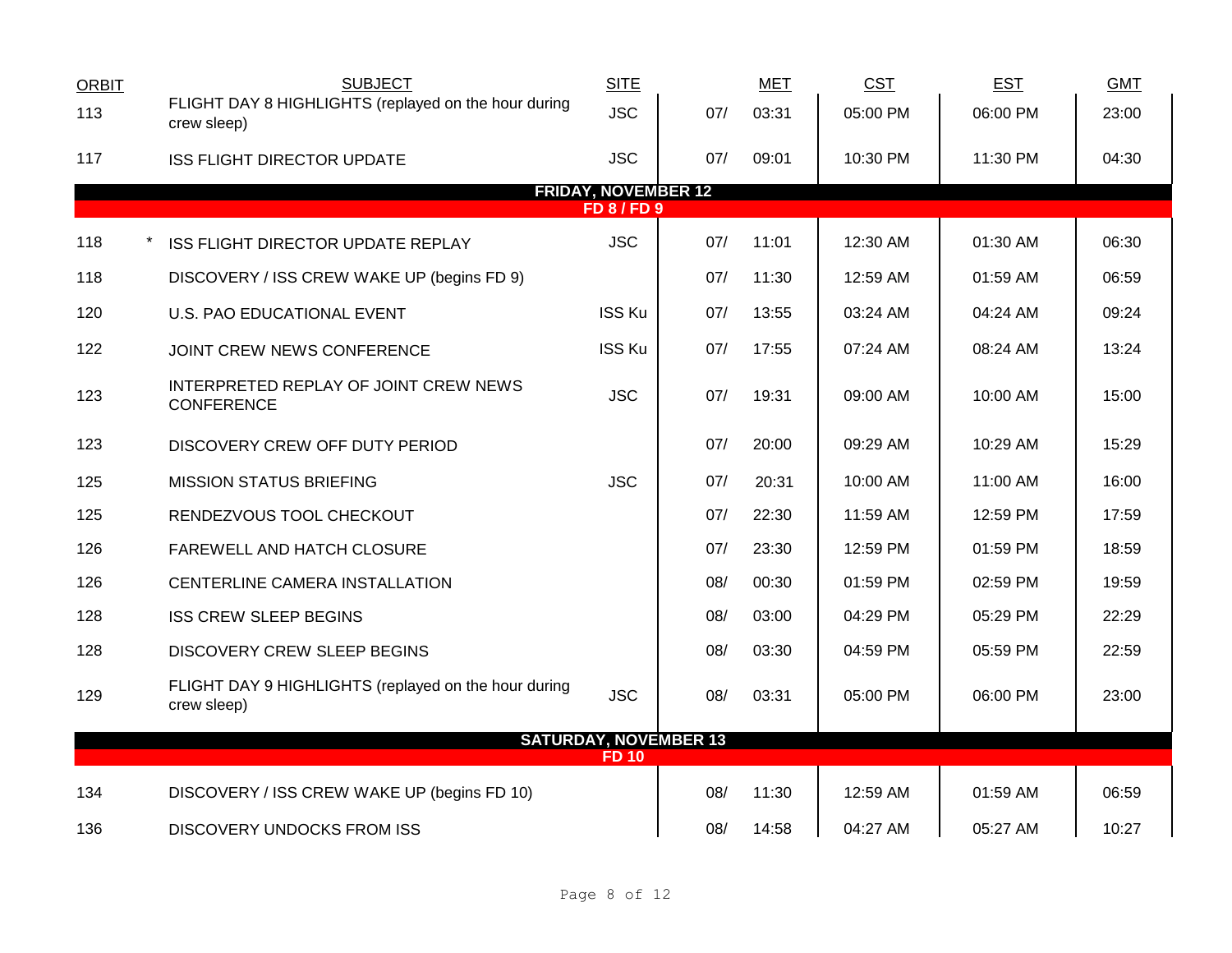| <b>ORBIT</b><br>136 | <b>SUBJECT</b><br>DISCOVERY FLYAROUND OF ISS BEGINS                  | <b>SITE</b>                | 08/ | <b>MET</b><br>15:28 | <b>CST</b><br>04:57 AM | <b>EST</b><br>05:57 AM | <b>GMT</b><br>10:57 |
|---------------------|----------------------------------------------------------------------|----------------------------|-----|---------------------|------------------------|------------------------|---------------------|
| 137                 | DISCOVERY FINAL SEPARATION FROM ISS                                  |                            | 08/ | 16:41               | 06:10 AM               | 07:10 AM               | 12:10               |
| 138                 | SHUTTLE VTR PLAYBACK OF UNDOCKING                                    |                            | 08/ | 17:05               | 06:34 AM               | 07:34 AM               | 12:34               |
| 139                 | RMS/OBSS LATE INSPECTION OF DISCOVERY'S TPS                          |                            | 08/ | 19:05               | 08:34 AM               | 09:34 AM               | 14:34               |
| 140                 | <b>MISSION STATUS BRIEFING</b>                                       | <b>JSC</b>                 | 08/ | 20:31               | 10:00 AM               | 11:00 AM               | 16:00               |
| 142                 | <b>OBSS BERTH</b>                                                    |                            | 08/ | 23:25               | 12:54 PM               | 01:54 PM               | 18:54               |
| 143                 | <b>MMT BRIEFING</b>                                                  | <b>JSC</b>                 | 09/ | 01:01               | 02:30 PM               | 03:30 PM               | 20:30               |
| 144                 | DISCOVERY CREW SLEEP BEGINS                                          |                            | 09/ | 03:30               | 04:59 PM               | 05:59 PM               | 22:59               |
| 145                 | FLIGHT DAY 10 HIGHLIGHTS (replayed on the hour during<br>crew sleep) | <b>JSC</b>                 | 09/ | 03:31               | 05:00 PM               | 06:00 PM               | 23:00               |
|                     |                                                                      | <b>SUNDAY, NOVEMBER 14</b> |     |                     |                        |                        |                     |
|                     |                                                                      | <b>FD 11</b>               |     |                     |                        |                        |                     |
| 149                 | DISCOVERY CREW WAKE UP (begins FD 11)                                |                            | 09/ | 11:30               | 12:59 AM               | 01:59 AM               | 06:59               |
| 151                 | <b>FCS CHECKOUT</b>                                                  |                            | 09/ | 14:15               | 03:44 AM               | 04:44 AM               | 09:44               |
| 151                 | <b>CABIN STOWAGE BEGINS</b>                                          |                            | 09/ | 14:35               | 04:04 AM               | 05:04 AM               | 10:04               |
| 152                 | <b>RCS HOT-FIRE TEST</b>                                             |                            | 09/ | 15:25               | 04:54 AM               | 05:54 AM               | 10:54               |
| 154                 | DISCOVERY U.S. PAO EVENT                                             | <b>TDRE</b>                | 09/ | 17:45               | 07:14 AM               | 08:14 AM               | 13:14               |
| 155                 | DISCOVERY TRIBUTE EVENT                                              | <b>TDRE</b>                | 09/ | 19:50               | 09:19 AM               | 10:19 AM               | 15:19               |
| 156                 | <b>MISSION STATUS BRIEFING</b>                                       | <b>JSC</b>                 | 09/ | 21:01               | 10:30 AM               | 11:30 AM               | 16:30               |
| 158                 | KU-BAND ANTENNA STOWAGE                                              |                            | 10/ | 00:20               | 01:49 PM               | 02:49 PM               | 19:49               |
| 160                 | <b>DISCOVERY CREW SLEEP BEGINS</b>                                   |                            | 10/ | 03:30               | 04:59 PM               | 05:59 PM               | 22:59               |
| 161                 | FLIGHT DAY 11 HIGHLIGHTS (replayed on the hour during<br>crew sleep) | <b>JSC</b>                 | 10/ | 03:31               | 05:00 PM               | 06:00 PM               | 23:00               |
|                     |                                                                      |                            |     |                     |                        |                        |                     |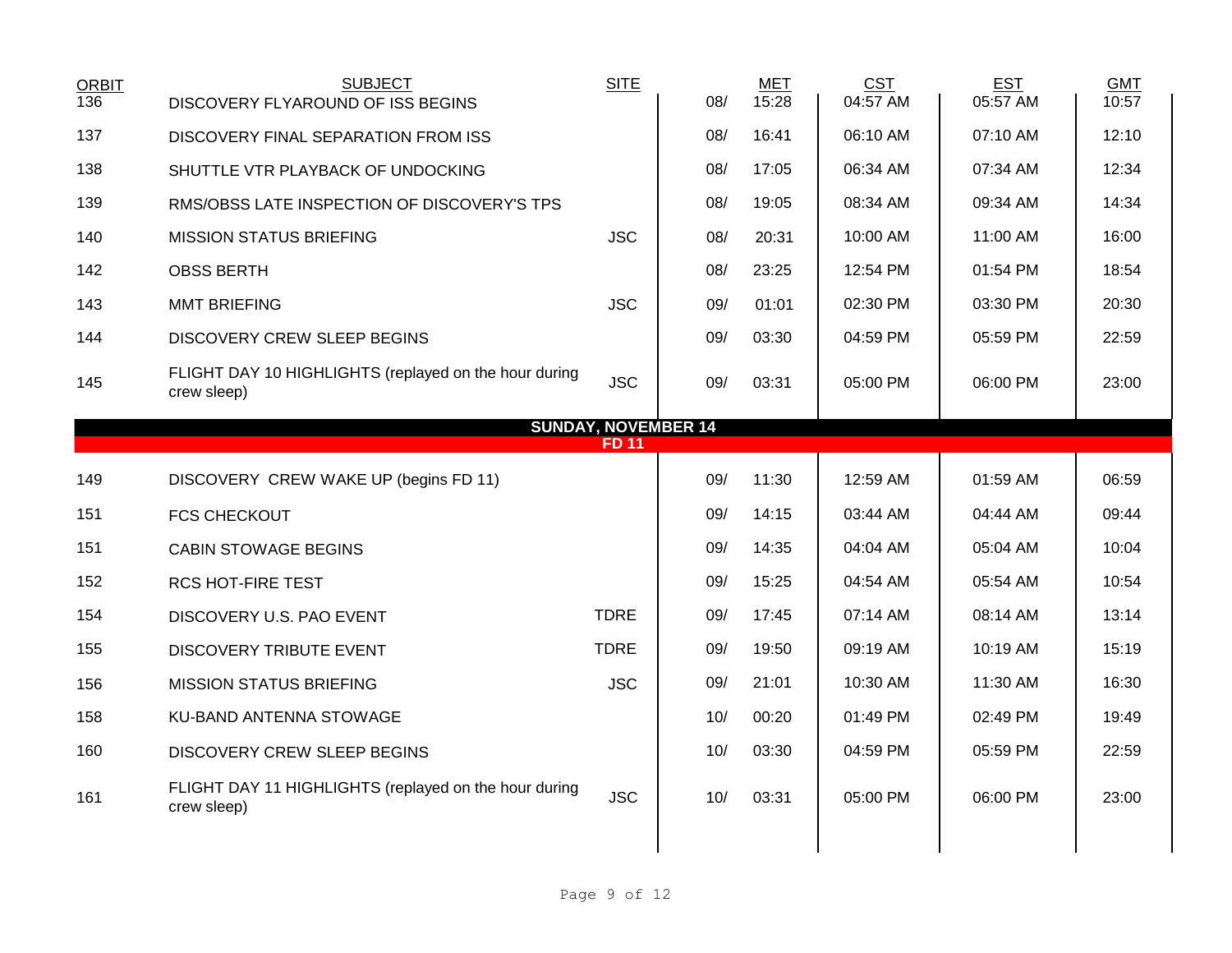| <b>ORBIT</b> |          | <b>SUBJECT</b>                                                                              | <b>SITE</b> |     | <b>MET</b> | <b>CST</b>       | <b>EST</b> | <b>GMT</b> |
|--------------|----------|---------------------------------------------------------------------------------------------|-------------|-----|------------|------------------|------------|------------|
|              |          | <b>MONDAY, NOVEMBER 15</b>                                                                  | <b>FD12</b> |     |            |                  |            |            |
| 165          |          | DISCOVERY CREW WAKE UP (begins FD 12)                                                       |             | 10/ | 11:30      | 12:59 AM         | 01:59 AM   | 06:59      |
| 167          |          | DISCOVERY DEORBIT PREPARATIONS BEGIN                                                        |             | 10/ | 14:45      | 04:14 AM         | 05:14 AM   | 10:14      |
| 168          | $\star$  | PAYLOAD BAY DOOR CLOSING                                                                    |             | 10/ | 16:13      | 05:42 AM         | 06:42 AM   | 11:42      |
| 170          | $\star$  | DISCOVERY DEORBIT BURN                                                                      |             | 10/ | 18:53      | 08:22 AM         | 09:22 AM   | 14:22      |
| 171          | $^\star$ | MILA C-BAND RADAR ACQUISITION OF DISCOVERY                                                  |             | 10/ | 19:42      | 09:11 AM         | 10:11 AM   | 15:11      |
| 171          |          | <b>KSC LANDING</b>                                                                          | <b>KSC</b>  | 10/ | 19:55      | 09:24 AM         | 10:24 AM   | 15:24      |
|              |          | POST-LANDING NEWS CONFERENCE                                                                | <b>KSC</b>  |     |            | NET L+2 HRS.     |            |            |
|              |          | ENTRY FLIGHT CONTROL TEAM VIDEO REPLAY<br>(replayed after Post-Landing News Conference)     | <b>JSC</b>  |     |            | $\sim$ L+3 HRS.  |            |            |
|              |          | STS-133 MISSION HIGHLIGHTS VIDEO REPLAY<br>(replayed after Entry Flight Control Team Video) | <b>JSC</b>  |     |            | $~$ - L+3.5 HRS. |            |            |
|              |          | STS-133 CREW NEWS CONFERENCE (may be postponed<br>or cancelled)                             | <b>KSC</b>  |     |            | NET L+4.5 HRS.   |            |            |
|              |          |                                                                                             |             |     |            |                  |            |            |
|              |          |                                                                                             |             |     |            |                  |            |            |
|              |          |                                                                                             |             |     |            |                  |            |            |
|              |          |                                                                                             |             |     |            |                  |            |            |
|              |          |                                                                                             |             |     |            |                  |            |            |
|              |          |                                                                                             |             |     |            |                  |            |            |
|              |          |                                                                                             |             |     |            |                  |            |            |
|              |          |                                                                                             |             |     |            |                  |            |            |
|              |          |                                                                                             |             |     |            |                  |            |            |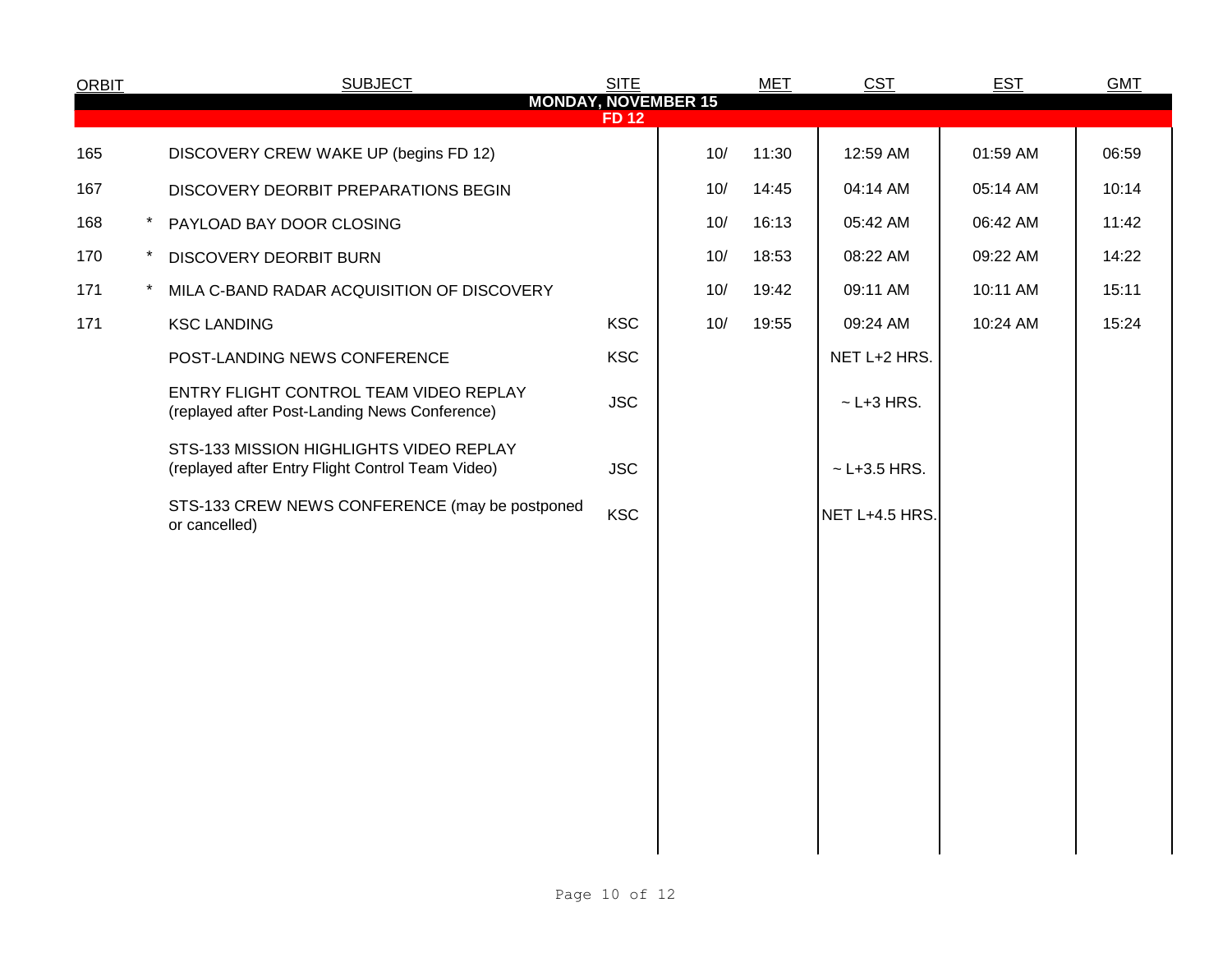## **DEFINITION OF TERMS**

| AMC:            | <b>Americom Satellite</b>                                                                                   |
|-----------------|-------------------------------------------------------------------------------------------------------------|
| CDT:            | <b>Central Daylight Time</b>                                                                                |
| CETA:           | Crew and Equipment Translation Aid                                                                          |
| CLPA:           | Camera Light Pan Tilt Assembly                                                                              |
| Destiny:        | U.S. Laboratory on ISS                                                                                      |
| <b>ELC-4:</b>   | <b>Express Logistics Carrier #4</b>                                                                         |
| EMU:            | <b>Extravehicular Mobility Unit</b>                                                                         |
| <b>EOTP</b>     | <b>Enhanced ORU Temporary Platform</b>                                                                      |
| EDT:            | Eastern Daylight Time                                                                                       |
| EVA:            | <b>Extravehicular Activity</b>                                                                              |
| FCS:            | <b>Flight Control System</b>                                                                                |
| FD:             | <b>Flight Day</b>                                                                                           |
| GMT:            | <b>Greenwich Mean Time</b>                                                                                  |
| Harmony:        | Node 2                                                                                                      |
| HD:             | <b>High Definition Television</b>                                                                           |
| HQ:             | <b>NASA Headquarters</b>                                                                                    |
| ISS:            | <b>International Space Station</b>                                                                          |
|                 |                                                                                                             |
| JAXA:           | Japan Aerospace Exploration Agency                                                                          |
| JSC:            | Johnson Space Center                                                                                        |
| JSC:            | Jet Propulsion Laboratory                                                                                   |
| KSC:            | Kennedy Space Center                                                                                        |
| Ŀ.              | Launch or Landing time                                                                                      |
| LIMO:           | Live Interview Media Outlet channel                                                                         |
| LWAPA:          | Lightweight Adaptor Plate Assembly                                                                          |
| MECO:           | Main Engine Cut-Off                                                                                         |
| MET:            | Mission Elapsed Time, which begins at the moment of launch and is read: DAYS/HOURS:MINUTES. LAUNCH=00/00:00 |
| <b>MILA</b>     | Merritt Island, Florida Tracking Station                                                                    |
| MMT:            | <b>Mission Management Team</b>                                                                              |
| MS:             | <b>Mission Specialist</b>                                                                                   |
| NET:            | No Earlier Than                                                                                             |
| OBSS:           | Orbiter Boom Sensor System                                                                                  |
| ODS:            | <b>Orbiter Docking System</b>                                                                               |
| OMS:            | <b>Orbital Maneuvering System</b>                                                                           |
| PAO:            | <b>Public Affairs office</b>                                                                                |
| PMM:            | Permanent Multipurpose Module                                                                               |
| RCS:            | <b>Reaction Control System</b>                                                                              |
| <b>R&amp;R:</b> | <b>Return and Replace</b>                                                                                   |
| RPM:            | Rendezvous Pitch Maneuver                                                                                   |
| RSS:            | <b>Rotate Servicing Structure</b>                                                                           |
| $S1$ :          | Starboard One truss segment on ISS                                                                          |
| SPDM:           | Special Purpose Dexterous Manipulator                                                                       |
| SRMS:           | Shuttle Remote Manipulator System on Discovery                                                              |
| <b>SSRMS:</b>   | Space Station Remote Manipulator System (Canadarm2 ISS Robotic Arm)                                         |
| STBD:           | Starboard                                                                                                   |